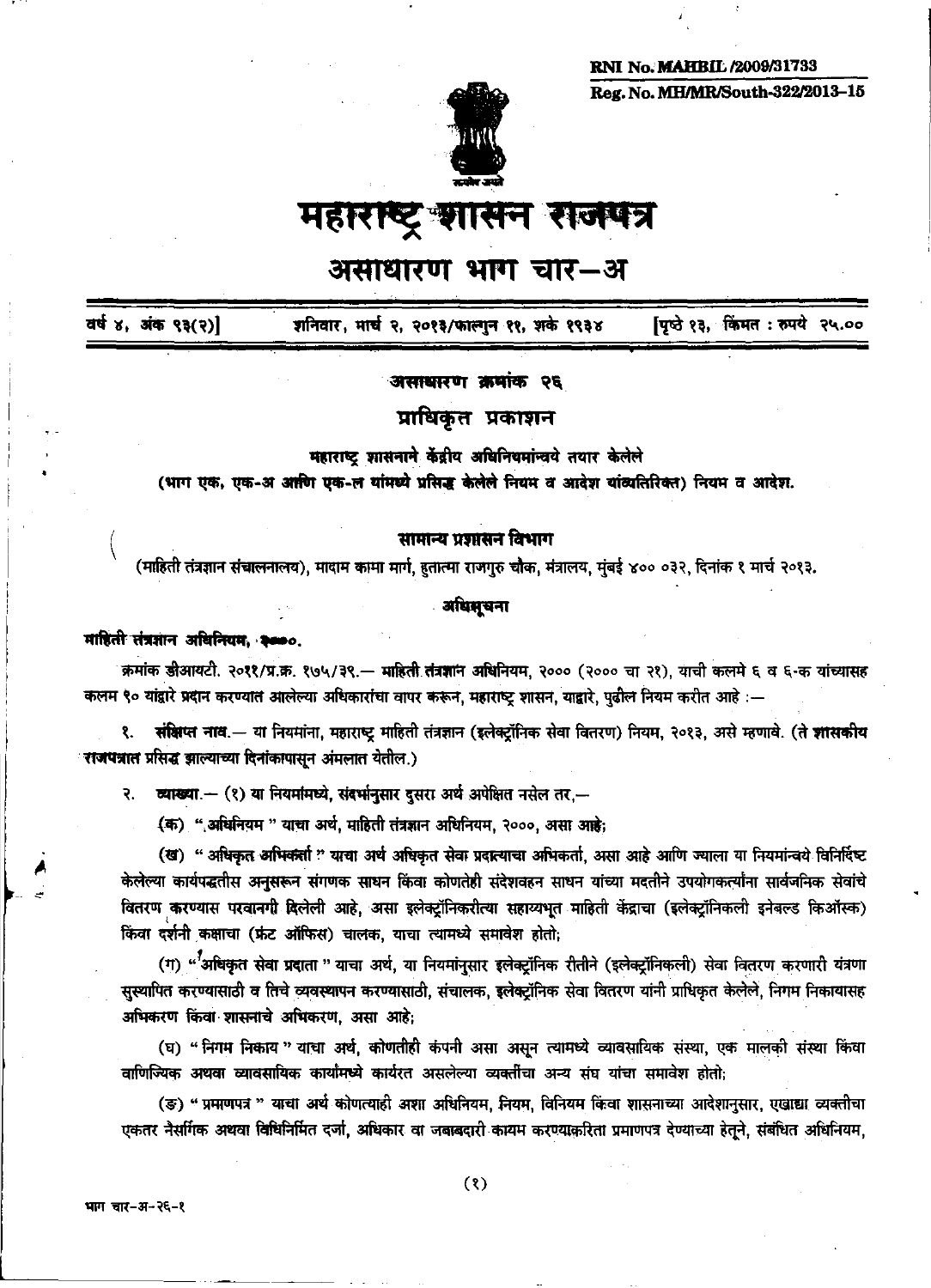महाराष्ट्र शासन राजपत्र असाधारण भाग चार-अ, मार्च २, २०१३/फाल्गुन ११, शर्क १९३४

त्यामध्ये, संचालक, इलेक्ट्रॉनिक सेवा वितरण निर्धारित करील अशा साहित्यावर इलेक्ट्रॉनिक स्वरूपात छापलेले आणि अधिकृत सेवा नियम, विनियम किंवा शासनाच्या आदेशांन्वये अधिकार असलेल्या प्राधिकाऱ्याने देणे आवश्यक असलेले प्रमाणपत्र, असा आहे आणि प्रदात्याने इलेक्ट्रॉनिक स्वाक्षरीनिशी दिलेले प्रमाणपत्र याचा समावेश होतो.

(च) " सक्षम प्राधिकारी " याचा अर्थ, शासनाचे सचिवे, राज्य शासनाच्या प्रत्येक विभागाचा प्रमुख आणि राज्य शासन वेळोवेळी अधिसूचित करील, असे शासकीय संघटना व शासकीय निकाय यांचे प्रमुख, असा आहे; (छ) " संचालक, इलेक्ट्रॉनिक सेवा वितरण " याचा अर्थ, संचालक, इलेक्ट्रॉनिक सेवा वितरण म्हणून अधिसूचित केलेला शासनाचा अधिकारी, असा आहे;

(ज) " ई-सेवा " याचा अर्थ, शासन अधिसूचनेद्वारे विनिर्दिष्ट करील आणि उपयोगकर्त्यापर्यंत इलेक्ट्रॉनिक रीतीने वितरित करील अशी सेवा, असा आहे; (झ) " इलेक्ट्रॉनिक सेवा वितरण " याचा अर्थ, इलेक्ट्रॉनिक साधनांद्वारे नमुने व अर्ज प्राप्त करणे, कोणतेही लायसन, परवानां, प्रमाणपत्र, मंजुरी अथवा मान्यता रेणे आणि पैसे स्वीकारणे वा प्रदान करणे यांच्या स्वरूपात सार्वजनिक सेवांचे किंवा या नियमांन्वये विनिर्दिष्ट केलेल्या कार्यपद्धतीचा अवलंब करून दिल्या जाणान्या अशा अन्य कोणलाही सार्वजनिक सेवेचे वितरण, असा आहे:

" शासन " याचा अर्थ, महाराष्ट्र शासन, असा आहे; তি

" अधिसूचना " याचा अर्थ, **शासकीय राजपत्रात प्रसिद्ध केलेली अधिसू**चना, असा आहे;  $\widehat{\omega}$ 

"शासकीय राजपत्र" याचा अर्थ, महाराष्ट्र शासन राजपत्र, असा आहे;  $\widehat{B}$ 

(उ) " सार्वजनिक सेवा " याचा अर्थ, शासनाने एकतर आपल्या सक्षम प्राधिकाऱ्यांमार्फत किंवा आपल्या कोणत्याही अभिकरणामार्फत थेट अथवा कोणत्याही अधिकृत सेवा प्रदात्याद्वारे पुरविलेली कोणतीही सेवा, असा असून त्यामध्ये, इतर गोष्टींबरोबरच, नमुने व अर्ज प्राप्त करणे, कोणतेही लायसन, परवाना, प्रमाणपत्र मंजुरी अथवा मान्यता देणे आणि पैसे स्वीकारणे वा प्रदान करणे, यांचा समावेश असेल: (ढ) " सेवा आकार " याचा अर्थ, देण्यात येणाऱ्या सेवांचे इलेक्ट्रॉनिक रीतीने वितरण करण्याकरिता अधिकृत सेवा प्रदात्याला देय असेल अशी, शासन विनिर्दिष्ट करील अशी रक्कम, असा आहे, परंतु त्यामध्ये, संबंधित सक्षम प्राधिकाऱ्याकडे अर्ज करतेवेळी संबंधित अधिनियम, नियम, विनियम किंवा शासनाचा आदेश यान्वये जे अन्यथा देव झाले असते असे, कोणत्याही व्यक्तीकडून संबंधित सक्षम प्राधिकाऱ्याला एखाद्या सेवेबाबत देय असलेले कोणतेही यथाप्रमाण अधिकृत कर, आकार, देणी अथवा येणे असलेला अन्य कोणताही पैसा, यांचा समावेश असणार नाही; " स्वाक्षरीकर्ता प्राधिकारी " याचा अर्थ, कोणतेही लायसन, परवाना, प्रमाणपत्र, मंजुरी किंवा मान्यता देण्याकरिता संबंधित अधिनियम, नियम, विनियम अथवा शासनाचा आदेश यान्वये अधिकार प्रदत्त प्राधिकारी, असा आहे;  $\widehat{\mathbf{E}}$ 

(त) " विनिर्दिष्ट " याचा अर्थ, शासनाने राजपत्रातील अधिसूचनेद्वारे विनिर्दिष्ट केलेले, असा आहे;

मिळावा आणि त्यांना देता यावा, म्हणून सक्षम प्राधिकाऱ्यांनी ठेवलेल्या अशा सर्व इलेक्ट्रॉनिकरीत्या स्वाक्षरित अभिलेखाचे इलेक्ट्रॉनिक (थ) " राज्य इलेक्ट्रॉनिक अभिलेख भांडार " याचा अर्थ, इलेक्ट्रॉनिकरीत्या स्वाक्षरित केलेला अभिलेख नागरिकांना पहावयास भांडार असा आहे;

 $\mathscr{L}$ 

(२) था नियमांमध्ये वापरलेले व व्याख्या न केलेले, परंतु अधिनियमांमध्ये व्याख्या केलेले शब्द व शब्दप्रयोग यांना अधिनियमांमध्ये जे अर्थ नेमून दिलेले असतील तेच अर्थ असतील.

अथवा इलेक्ट्रॉनिक सेवा वितरणासाठीच्या अन्य कोणत्याही यंत्रणेमार्फत सार्वजनिक सेवा वितरित करण्याच्या उद्देशाने, शासनास अधिकृत सेवा कार्यक्षम वितरणाच्या प्रयोजनार्थ, इलेक्ट्रॉनिकरीत्या सहाय्यभूत केंद्रामार्फत (किऑक्स) इलेक्ट्रॉनिक सेवा वितरण प्रणाली. -- (१) प्रदात्याला प्राधिकार देता येईल. m

अनलाईन दालन (पोर्टल), शासकीय विभागीय वितरण केंद्र आणि उपयोगकर्त्यांना थेट वेबवर पुरविण्यात येणाऱ्या ऑनलाईन सेवा यांचे स्पष्टीकरण.– याद्वारे असे स्पष्ट करण्यात येते की, विद्यमान नियमांमध्ये अधिकृत सेवा प्रदाते आणि अधिकृत अभिकर्ते यांच्यामार्फत ई-सेवांचे वितरण करण्याबाबतच्या प्रशासनाविषयी तरतूर करण्यात आली आहे, तर, ई-सेवा वितरणाच्या अन्य यंत्रणा, जसे राज्य प्रशासन हे, शासकीय विभाग व अभिकरणे यांच्याकडून सर्वसामान्य रीतीने करण्यात येईल. (२) कोणत्याही ई-सेवेच्या संबंधात या नियमांखालील अर्जाचा नमुना व देण्यात येणाऱ्या प्रमाणपत्राचा नमुना, शासन विनिर्दिष्ट करील त्याप्रमाणे असेल

 $\sim$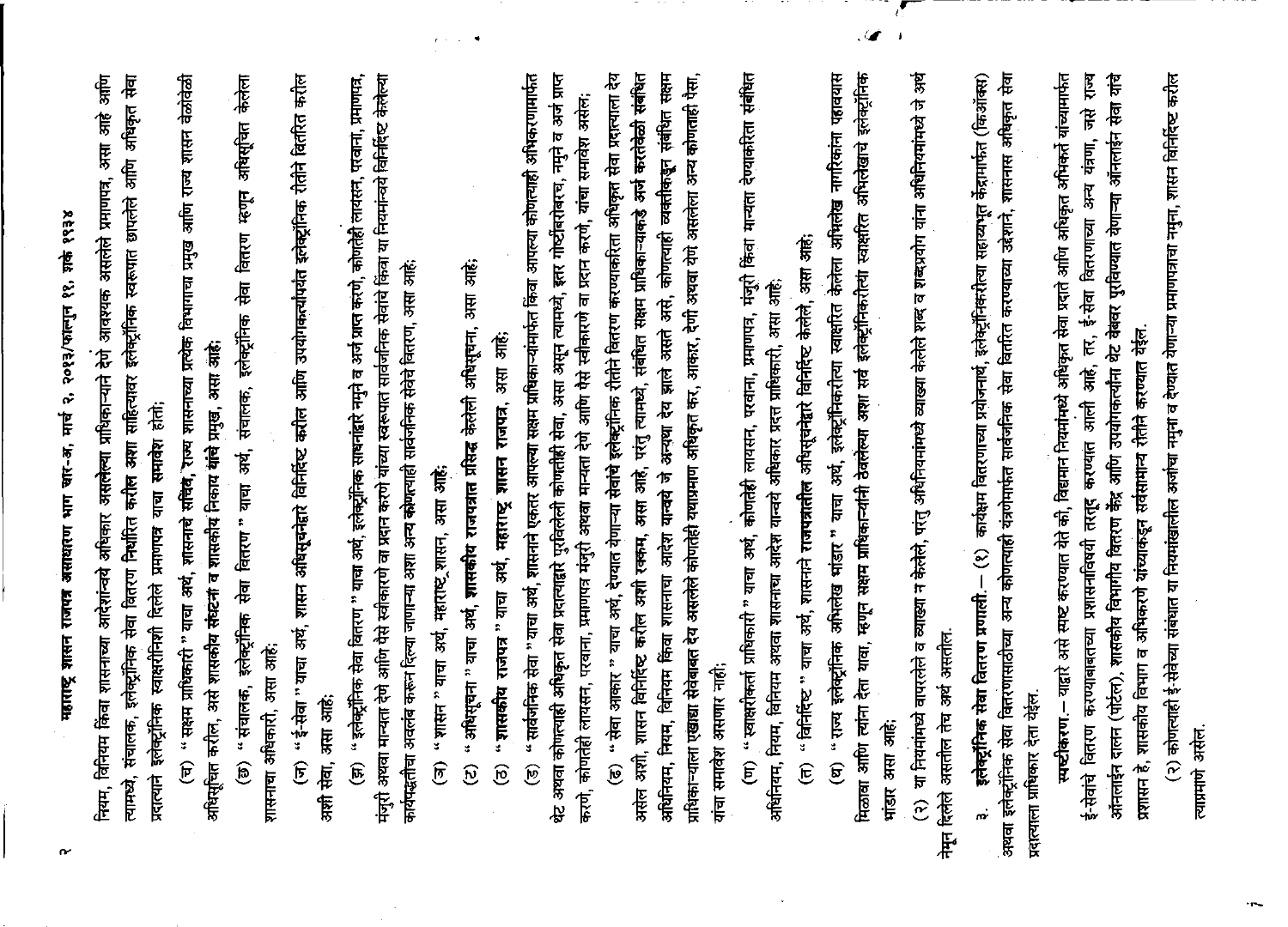| m<br>$x \in \mathcal{S}$<br>२, २०१३/फाल्गुन ११, शके<br>महाराष्ट्र शतसन राजपत्र असंखारण भाषा चार-अं भाषा                                                                                                                                                                                                      |
|--------------------------------------------------------------------------------------------------------------------------------------------------------------------------------------------------------------------------------------------------------------------------------------------------------------|
| कर्तव्य<br>इलेक्ट्रॉनिक रीतीने वितरित करण्यात रोणाऱ्या सार्वभनिक सेवांची सूची अधिसूचित करण्याचे सक्षम प्राधिकाऱ्याचे<br>$\dot{\mathbf{z}}$                                                                                                                                                                   |
| (१) प्रत्येक सक्षम प्राधिकारी, हे नियम अंगलात आल्यापासून एकशे ऐंशी दिवसांच्या कालावधीच्या आत पुढील बाबी अधिसूचित करील,                                                                                                                                                                                       |
| (क) इलेक्ट्रॉनिक रीतीने वितरितकरता येतील अशा, विभागाच्या, अभिकरणाच्या किंवा निगमाच्या सार्वजनिक सेवा                                                                                                                                                                                                         |
| ) इलेक्ट्रॉनिक रीतीने ज्या दिनांकापर्यंत अशी प्रत्येक सेवा उपलब्ध करून देण्यात येईल तो दिनांक :<br>್ರ                                                                                                                                                                                                        |
| सेवा-स्तरांच्या स्वरूपामध्ये कार्यक्षमता, गुणवत्ता व अन्नुकृता आणण्यासाठी घालून द्यावयाची प्रमाणके<br>$\widehat{\epsilon}$                                                                                                                                                                                   |
| इलेक्ट्रॉनिक रीतीने अशा प्रत्येक सेवेचे वितरण करण्यांसाठीचे पदनिर्देशित अधिकारी<br>$\widehat{\boldsymbol{E}}$                                                                                                                                                                                                |
| (२) सक्षम प्राधिकारी, या प्रकाशनांचे प्राचेक वर्षा अथवा आवश्यक असेल वारंवारतेने पुनरीक्षण करील आणि ती अद्यगवत करील                                                                                                                                                                                           |
| (१) सक्षमं प्राधिकारी, विविध सार्वजनिक सेवांच्या बाबतीत स्वाक्षरीकर्ता प्राधिकाऱ्यांच्या<br>स्वाक्षरीकर्ता प्राधिकारी अधिसूचित करणे.—<br>نح                                                                                                                                                                  |
| हिं<br>अधिसूचित करतील.<br>स्वरूप, स्वाक्षरीकर्ता प्राधिकाऱ्यांची<br>प्राधिकाऱ्याचा कालावधी तसेच अशा प्रत्येक प्राधिकाऱ्याच्या अधिकारितेची मर्यादा यांसह स्वाक्षरीकर्ता प्राधिकाऱ्यांची सूची<br>怎<br>अशा<br>केलेले<br>ययोचितरीत्या विनिर्सिष्ट<br><b>E</b><br>अधिकारक्षेत्राच्या स्थानिक<br>राज्यातील संबंधित |
| धारण करणाऱ्या कर्मचाऱ्यांची निवृत्ती, बदली, निलंबन अथवा सेवासमाप्ती याबाबत<br>प्राधिकारी, स्वाक्षरीकर्ता प्राधिकाऱ्यांची पदे<br>(२) सक्षम                                                                                                                                                                    |
| <b>F, इलेक्ट्रॉनिक सेवा वितरण यांस कळवतील</b><br>तात्काळ संचालव                                                                                                                                                                                                                                              |
| निलंबन अथवा सेवासमाप्ती याबाबत तात्काळ आपल्या सक्षम प्राधिकाऱ्यांना<br>(३) स्वाक्षरीकर्ता प्राधिकारीदेखील आपली निवृत्ती, बदली,                                                                                                                                                                               |
| बद्ल करून घेतील<br>सॉफ्टवेअरमध्ये उप-नियम (२) मध्ये उल्लेखिलेले<br>w<br>कळवतील, आणि सक्षम प्राधिकारी त्यांच्या संबंधित ॲप्लिकेशन                                                                                                                                                                             |
| संचालक, इलेक्ट्रॉनिक सेवा वितरण हा पुढील कार्य पार पाडील<br>संचालक, इलेक्ट्रॉनिक सेवा वितरण यांची कार्य व अधिकार<br>.<br>س                                                                                                                                                                                   |
| व अधिकारांची अंमलबजावणी करील                                                                                                                                                                                                                                                                                 |
| अधिकृत सेवा प्रदात्याच्या सेवांना परबानमा देशे, त्या मध्येष थांबविणे किंवा समाप्त करणे :<br>$\widehat{\mathbf{F}}$                                                                                                                                                                                           |
| $\cdot$<br>अधिकृत सेवा प्रदात्यांकडून केल्या जाणाऱ्या अधिकृत अभिकत्यांच्या निवडीसंबंधातील प्रमाणके निर्धारित करणे<br>ළ                                                                                                                                                                                       |
| अधिकृत सेवा प्रदाते आणि अधिकृत अभिकर्ता यांची कार्य, जबाबदारी व दायित्वे निर्धारित करणे<br>$\boldsymbol{\widehat{\epsilon}}$                                                                                                                                                                                 |
| अधिकृत सेवा प्रदाते आणि अधिकृत अभिकर्ता यांनी सेवा-स्तरांवर अनुपालन करावयाची प्रमाणके निर्धारित करणे<br>$\mathbf{\widehat{E}}$                                                                                                                                                                               |
| हि<br>ई-सेवा देण्याबहल अधिकृत सेवा प्रदाते आधिकृत अभिवकर्ता यांनी आकारावयाचे सेवा आकार निर्धारित<br>$\widehat{\mathbf{b}}$                                                                                                                                                                                   |
| $\frac{1}{6}$<br>समाप्त<br>उपया<br>मध्येच थांबविणे<br>卮<br>$\overline{\mathfrak{k}}$<br>सेवांना मान्यता<br>अभिकर्ता यांच्या<br>आणि अधिकृत<br>अधिकृत सेवा प्रदाति<br>$\widehat{\mathbf{E}}$                                                                                                                   |
| ल अटी व शर्ती निर्धारित करणे : आणि<br>यासबंधाती                                                                                                                                                                                                                                                              |
| बाबतीत,<br>करण्याच्या<br>अयवासमाप्त<br>थांबविण्याच्या<br>मध्येच<br>स्ब<br>यांच्या<br>अभिकर्ता<br>आणि अधिकृत<br>सेवा प्रदाते<br>अधिकृत<br>$\widehat{\mathbf{B}}$                                                                                                                                              |
| वितरणाची पर्यायी व्यवस्था करणे<br>इ-सेवाच्या                                                                                                                                                                                                                                                                 |
| 厝<br>सेवा वितरण<br>इलेक्ट्रॉनिक<br>संचालक,<br>प्रदाता,<br>स्त्र<br>अधिकृत<br>下口<br>अधिकृत सेवा<br>वितरणाकरिता<br>इलेक्ट्रॉनिक सेवा<br>ś                                                                                                                                                                      |
| जयांगकर्त्या<br>अनुसरुन,<br>या नियमांना<br>प्सरवन,<br>倡<br>अभिकर्त्याचे<br>आणि अधिकृत<br>निर्धारित केल्याप्रमाणे यथोचित वितरण-सुविधा उभारुन<br>अधिसूचित सार्वजनिक सेवा इलेक्ट्रॉनिकरित्या पुरवील                                                                                                             |
| (१) अधिकृत सेवा प्रदात्यास, सक्षम प्राधिकाऱ्याने घालून<br>अधिकृत अभिवास्यांची नेमणूक करणे.<br>प्रदालांनी<br>अधिकृत सेवा<br>$\ddot{\bm{\mathsf{v}}}$                                                                                                                                                          |
| 下行 计中心 计数字<br>सेवा वितरणासाठी<br>अक्कता यांच्या प्रमाणकांची पूर्तता करण्याकरिता इलेक्ट्रॉनिक रीतीने<br>दिलेल्या कार्यक्षमता, गुणवत्ता व                                                                                                                                                                      |
| अशा प्रमाणात अधिकृत अभिकत्यांची नेमणूक करता येईल                                                                                                                                                                                                                                                             |
| करण्यापूर्वी<br>Ę<br>$\frac{1}{6}$<br>इलेक्ट्रॉनिकरित्या सार्वजनिक सेवा वितरणाचे<br>(२) अधिकृत सेवा प्रदाता, तो स्वतः तसेच सर्व अधिकृत अभिकर्ते<br>डिजीटल स्वाक्षरी प्रमाणपत्र मिळवतील याची खात्री करून घेईल.                                                                                                |
| अवगत<br>कोशल<br>असलेट<br>आवश्यक<br>(३)अधिकृत अभिकल्पांना, इलेक्ट्रॉनिक सेवांचे कार्यक्षम व दोषमुक्त रोतीने वितरण करण्यासाठी                                                                                                                                                                                  |
| करून देता यावे म्हणून अधिकृत सेवा प्रदात्मस त्या अभिकर्त्यांना यश्मीचत प्रशिक्षण देखील देता येहेत                                                                                                                                                                                                            |
|                                                                                                                                                                                                                                                                                                              |

 $\omega \rightarrow$ 

 $\frac{2}{T}$  .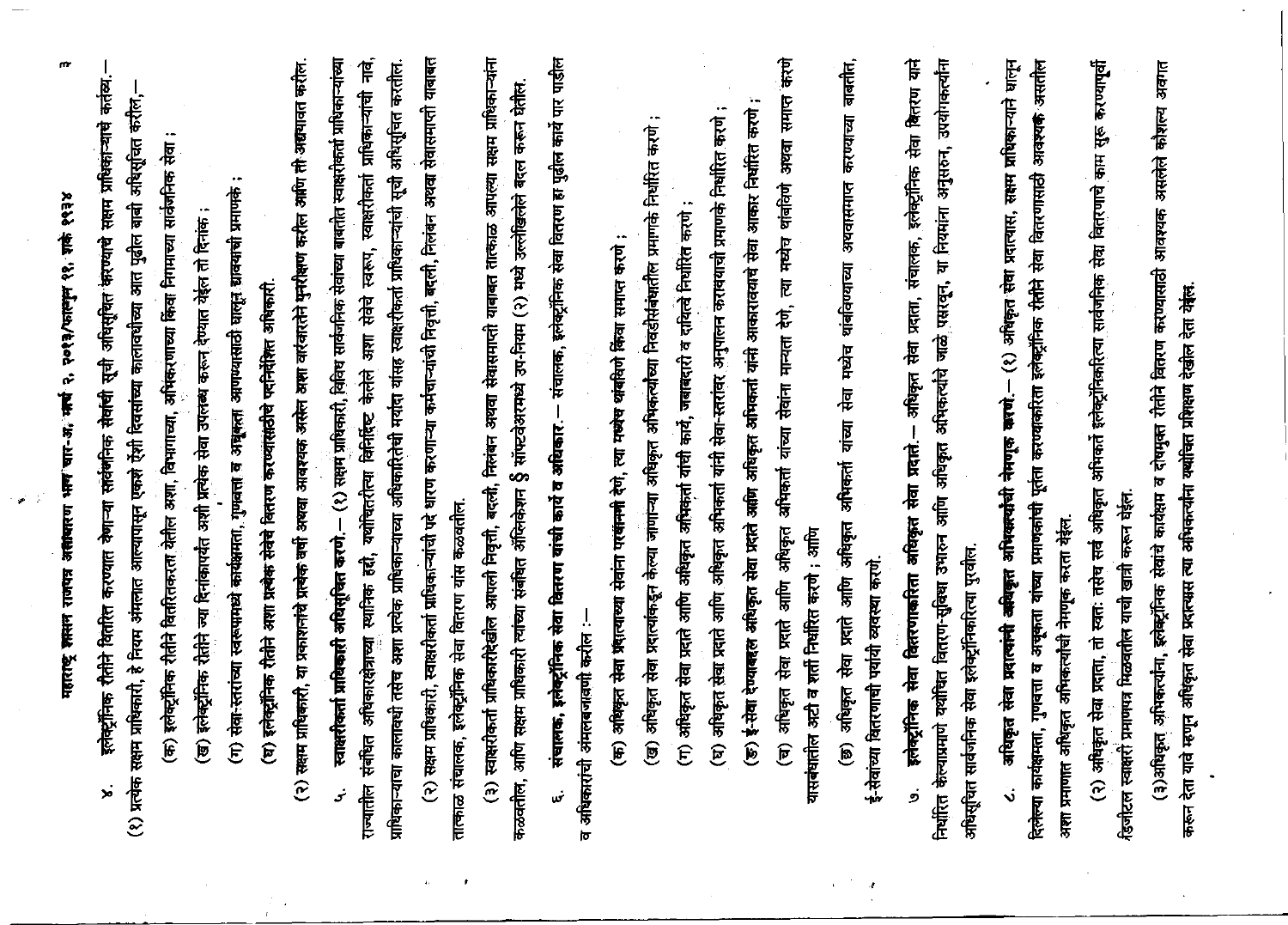महाराष्ट्र शासन राजपत्र असल्यारण भाग चार-अ, मार्च २, २०१३/फाल्गुन ११, शके १९३४

अधिकृत सेवा प्रदात्वांनी काम सुरू करणे.— अधिकृत सेवा प्रदाता पुढील वाबी केल्यानंतरच आपल्या व्यावसायिक कामास सुरुवात करील, نړ

(क) या नियमांन्वये विनिर्दिष्ट केलेली कार्यपद्धती व मानके अंगीकारण्याबाबत त्याने संचालक, इलेक्ट्रॉनिक सेवा वितरण यास लिखित अथवा यथोचितरित्या डिजीटल स्वाक्षरित केलेल्या ई-मेल मार्फत खात्री दिलेली असेल; आणि (ख) संचालक, इलेक्ट्रॉनिक सेवा वितरण याने घालून दिलेल्या प्रमाणकांनुसार इलेक्ट्रॉनिक सेवांचे कार्यक्षम व दोषमुक्त रीतीने वितरण करण्याकरिता आवश्यक असलेल्या सुविधा व पायाभूत सोयी त्याने उभारलेल्या आहेत आणि त्याबाबत त्याने संचालक, इलेक्ट्रॉनिक सेवा वितरण यास लिखित अथवा यथोधितरीत्या डिजीटल स्वाक्षरित केलेल्या ई-मेल मार्फत खात्री दिलेली असेल. अधिकृत सेवा प्रदात्याने सेवा आकार वसूल करणे. – (१) उपयोगकर्त्याने अधिकृत सेवा प्रदात्याकडे अथवा अधिकृत अभिकल्पकिडे सादर केलेल्या ई-सेवेबाबतच्या अजसिबेत, संचालक, इलेक्ट्रॉनिक सेवा वितरण याने निर्धारित केलेला सेवा आकार प्रदान केला जाईल. हा सेवा आकार अर्ज करतेवेळी अधिकृत सेवा प्रदात्याला रोख स्वरूपात देय असेल. ಲ್ಲಿ

(२) संचालक, इलेक्ट्रॉनिक सेवा वितरण यास, ई-सेवांसाठी अधिसूचनेद्वारे सेवा आकार निर्धारित करता येतील.

(३) वेगवेगळ्या ई-सेवांकरिता वेगवेगळे सेवा आकार असतील, जशा-

(क) सद्यःस्थितीबाबतची चौकशीः

(ख) ई-सेवांशी संबंधित मुद्रित प्रत (प्रिंट आऊट);

(ग) ई-सेवांशी संबंधित दस्तऐवजांचे क्रमवीक्षण (स्कॅनिंग);

 $(\overline{q})$   $\overline{q}$   $\overline{r}$   $\overline{r}$   $\overline{r}$   $\overline{r}$   $\overline{r}$ 

(ङ) अन्य कोणतीही ई-सेवा.

(४) संबंधित सक्षम प्राधिकाऱ्याकडे अर्ज करतेवेळी संबंधित अधिनियम, नियम, विनियम किंवा शासनाचा आदेश यान्वये जे अन्यथा देय झाले असते असे, कोणत्याही व्यक्तीकडून संबंधित संसाम प्राधिकान्याला एखाद्या सेवेबाबत देव असलेले कोणतेही यथाप्रमाण अधिकृत कर, आकार, देणी अथवा येणे असलेला अन्य कोणताही पैसा यांचा सेवा आकारामध्ये समावेश असणार नाही. सेवा प्रदात्याने फी वसूल करणे.-- (१) संबंधित सक्षम प्राधिका-याकडे अर्ज करतेवेळी संबंधित अधिनियम, नियम, विनियम किंवा शासनाचा आदेश यान्वये जी अन्यथा देय झाली असती अशी, कोणत्याही व्यक्तीकडून संबंधित सक्षम प्राधिकाऱ्याला एखाद्या सेवेबाबत देय असलेली कोणतीही फी किंवा यथाप्रमाण अधिकृत कर, आकार, देणी अथवा येणे असलेला अन्य कोणताही पैसा हेदेखील प्राधिकृत सेवा प्रदाता किंवा, यथास्थिति, अधिकृत अभिकर्ता वसूल करील. मात्र यात न्यायालय फी मुद्रांक किंवा कोषागार चलान यांच्या स्वरूपात प्रदान करणे हे सर्वसामान्यतः आवश्यक असलेली प्रदाने यांचा अपवाद असेल. ×.

(२) अधिकृत सेवा प्रदात्याने किंवा अधिकृत अभिकत्यनि वसूल केलेली फी, संचालक, इलेक्ट्रॉनिक सेवा वितरण याने निर्धारित केल्याप्रमाणे अधिकृत सेवा प्रदात्याकडून किंवा यथास्थिती, अधिकृत अभिकार्त्याकडून पूर्णपणे शासकीय कोषागारात भरण्यात येईल. सेवा प्रदात्याने सेवा आकार व शुल्क भरणे. – (१) अधिकृत सेवा प्रदात्याने किंवा अधिकृत अभिकत्यांने ई-सेवेसाठी वसूल केलेल्या सेवा आकारामधील संचालक, इलेक्ट्रॉनिक सेवा वितरण यांनी वेळोवेळी निर्धारित केलेली सेवा आकाराची टक्केवारी, शासनाला विभागून ઌ रेता येईल.

 $\mathbf{t}$ 

(२) अशाप्रकारे वसूल केलेल्या सेवा आकारामधील शासनाचा हिस्सा अधिकृत सेवा प्रदाता किंवा अधिकृत अभिकर्त्याकडून, संचालक, इलेक्ट्रॉनिक सेवा वितरण निर्धारित करील त्याप्रमाणे शासनाच्या कोषागारात भरण्यात येईल. क्तेशा प्रदात्वाला प्रदान केलेल्या सेवा आकारासंबंधालील गृहितक व ई-सेवा मिळण्यासाठीच्या इतर शर्ती.— (१) कोणतीही व्यक्ती, कोणत्वाही अधिसूचित ई-सेवेच्या संबंधात, अधिकृत सेवा प्रदात्याला किंवा अधिकृत अभिकर्त्याला सेवा आकार प्रदान करीत असेल तेथे, संचालक, इलेक्ट्रॉनिक सेवा वितरण यांनी निर्धारित केलेल्या प्रस्तुत नमुन्यात व त्या रौतीने प्रदान केल्याची पोच देणारी आणि अधिकृत सेवा प्रदात्याने किंवा अधिकृत अभिकत्यनि अशा व्यक्तीला दिलेली मुद्रित प्रत किंवा इलेक्ट्रॉनिक सूचना हो, अशा प्रदानचा पुरावा म्हणून सामान्यत: स्वीकारण्यात येईल आणि सामान्य परिस्थितीमध्ये ज्यासाठी ही पोच देण्याचे अभिग्नेत असेल अशा देय रकमांची किंवा मागण्यांची त्या मयदिपर्यंत पूर्तता करण्यात आली आहे असे गृहित धरण्यात येईल. ี<br>∝ี

(२) अधिकृत सेवा प्रदात्याला किंवा अधिकृत अभिकल्पीला केलेले सेवा आकारांचे प्रदान हे, अधिसूचित ई-सेवा मिळण्याच्या संबंधात, संबंधित व्यक्सीच्या नावे तात्पुरत्या किंवा कायम स्वरूपाचा कोणताही अधिकार किंवा हक्क निर्माण करणार नाही.

 $\infty$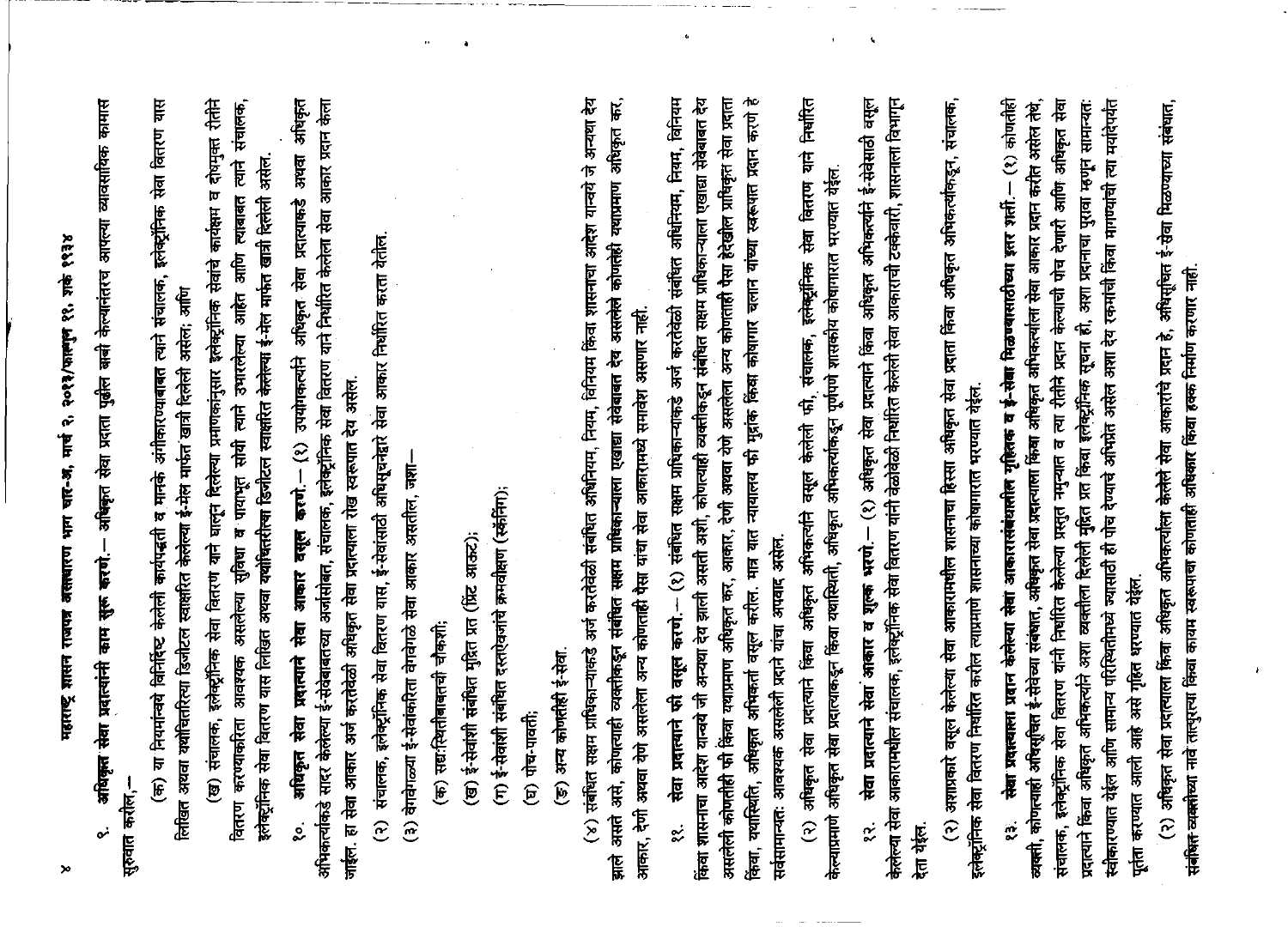प्रहाराष्ट्र शासन राजपत्र असाधारण भाग चार-अ, मार्च २, २०१३/फाल्गुन ११, शर्क १९३४

(३) अधिकृत सेवा प्रदात्याला किंवा अधिकृत अभिकर्त्याला प्रदान करण्याच्या वेळी, सेवा वितरणाशी संबंधित असलेल्या सर्व शर्तीची पूर्णपणे पूर्तता केली नाही तर, केवळ असे प्रदान केल्यामुळे, सेवा वितरणाशी आवश्यक ती सुनिश्चिती केली जाणार नाही.

इलेक्ट्रॉनिक सेवा वितरण प्रणालीचा स्वीकार करून शासनाकडे किंवा शासनाच्या नावे पैसे जमा करणे किंवा प्रदान करणे.--इलेक्ट्रॉनिक सेवा वितरण प्रणालीचा स्वीकार करून शासनाकडे किंवा शासनाच्या नावे जमा केलेला किंवा प्रदान केलेला पैसा हा, शासनाच्या वित्तीय सहितेचे आणि कोशगार संहितेचे अनुपालन करण्याच्या हेतूने जमा केलेला किंवा प्रदान केलेला पैसा असल्याचे मानण्यात येईल. ۼ

नमुना, अर्ज किंदा इतर कोणताही दस्तऐवज दाखल करणे.-- (१) अधिनियमाच्या कलम ६च्या पोट-कलम (१) च्या खंड (क) मध्ये निर्देश केलेले कोणताही नमुना, अर्ज किंवा इतर कोणताही दस्तऐवज, शासनाने विनिर्दिष्ट केलेल्या ॲप्लिकेशन सॉफ्टवेअरचा वापर करून शासनाने प्राधिकृत केलेले कोणतेही कार्यालय, प्राधिकरण, संस्था, अभिकरण किंवा अधिकृत सेवा प्रदाता यांच्याकडे दाखल करता येईल.  $\dot{z}$ 

(२) असे सॉफ्टवेअर विकसित करतेवेळी, पोट नियम (१) मध्ये निर्देश केलेले कार्यालय, प्राधिकरण, अभिकरण किंवा अधिकृत सेवा प्रदाता, इलेक्ट्रॉनिक नोंदींची पुढील वैशिष्ट्ये विचारात घेईल :-

(क) कायम स्वरूपी टिकणाऱ्या :

(ख) जतन करून ठेवता येगे :

(ग) सहजपणे माहिती मिळविता येणे;

(घ) वाचनीयता :

(ङ) संलग्न माहितीच्या संबंधात सर्वसमावेशकर्ता ;

(च) अधिप्रमाणता व समग्रता यांनुसार पुराव्यासंबंधी मूल्य ;

(छ) नष्ट करण्यावर नियंत्रण : आणि

(ज) भर टाकता येणे

च्या खंड (ख) मध्ये निर्देश केलेले कोणतेही लायसन, परवाना, मंजूरी किंवा मान्यता नियम १५ अन्वये विनिर्दिष्ट केलेल्या अंप्लिकेशन कोणतेही लायसन, परवाना, मंजूरी किंवा मान्यता पाठविणे किंवा देणे.-- (१) अधिनियमाच्या कलम ६च्या पोट-कलम (१) सॉफ्टवेअरचा वापर करून पाठवता येईल किंवा देता येईल. (२) अशाप्रकारे पाठविलेले लायसन, परवाना, प्रमाणपत्र, मंजुरी किंवा मान्यता ही, संबंधित अधिनियम, नियम, विनियम किंवा आदेश यांमध्ये विहित केलेल्या नमुन्यात असेल आणि त्यामध्ये इलेक्ट्रॉनिक नॉद केल्याचा दिनांक व वेळ यांसह ज्याने इलेक्ट्रॉनिक नोंदीवर डिजीटल स्वाक्षरी केली होती व मान्यता दिली होती अशा स्वाक्षरी करणाऱ्या प्राधिकाऱ्याच्या नावाचा व पदनामाचा समावेश असेल. डिजीटल स्वाक्षरी केलेल्या इलेक्ट्रॉनिक नॉर्दीचे संकेतस्थान निर्माण करणे.--- (१) सक्षम प्राधिकाऱ्याला, हे नियम अंमलात आल्यानंतर अधिकृतसेवा प्राधिकाऱ्यांना किंवा अधिकृत अभिकत्यांना अशी लायसने, परवाने, प्रमाणपत्रे, मंजुरी किंवा, यथास्थिति मान्यत्न सहजपणे मिळणे आणि ती वापरकर्त्यांना देणे शक्य व्हावे यासाठी सहयोगी ॲप्लिकेशन सॉफ्टवेअर व वर्कफ्लो यांसह डिजीटल स्वाक्षरी केलेल्या इलेक्ट्रॉनिक नोंदींचे संकेतस्थान व आधारसामग्री तयार करता येईल, निर्माण करता येईल आणि जतन करून ठेवता येईल. ۣۊ

(२) अशा सक्षम प्राधिकाऱ्यांकडून, इलेक्ट्रॉनिक आधारसामग्री, माहिती, अर्ज, डिजीटल स्वाक्षरी केलेल्या इलेक्ट्रॉनिक नॉर्दीचे संकेतस्थान आणि आपआपल्या नियंत्रणाखालील माहिती तंत्रज्ञान मत्ता यांच्यासंबंधात शासनाने विनिर्दिष्ट केलेल्या प्रस्तुत सुरक्षा कार्यपद्धतीचे अनुपालन करण्यात येईल.

 $\mathcal{A}^{(n)}$ 

सश्म ग्राधिकाऱ्याला किंवा स्वाक्षरी करणाऱ्या कोणत्याही प्राधिकाऱ्याला एकतर स्वाधिकारे, किंवा हितसंबंधित पक्षकाराने अर्ज केल्यावर, संबंधित अधिनियम, नियम, विनियम किंवा आदेश यांमध्ये विहित केलेल्या कार्यपद्धतीचे अनुपालन केल्यानंतर, डिजीटल स्वाक्षरी केलेल्या इलेक्ट्रॉनिक ढिजीटल स्वाक्षरी केलेल्या इलेक्ट्रॉनिक नोंदींच्या संकेतस्थानामध्ये बदल करण्याची कार्यपद्धती.--(१) कोणत्याही नोंसीच्या संकेतस्थानामध्ये उचित बदल करता येईल किंवा उचित बदल करण्याचा आदेश देता येईल. ڹ

(२) अशा कोणत्याही प्राधिकाऱ्याला, केवळ त्याच्या स्वत:च्या अधिकारितेसंबंधातील इलेक्ट्रॉनिक नॉर्दीच्या बाबतीत बदल करण्याचे किंवा बदल करण्याचा आदेश देण्याचे विशेषाधिकार असतील.

(३) डिजीटल स्वाक्षरी केलेल्या इलेक्ट्रॉनिक नॉर्दीच्या संकेतस्थानांतील कोणत्याही नॉर्दात केलेल्या कोणत्याही बदलामध्ये आणि इलेक्ट्रॉनिक नोंदींच्या अशा संकेतस्थानामधील नोंदीमध्ये कोणतीही भर घालताना किंवा ती वगळताना, संबंधित प्राधिकाऱ्याने केलेल्या डिजीटल स्वाक्षरीत बदल केला जाणार नाही आणि अशा सर्व बदलांचा इलेक्ट्रॉनिक ऑडिट ट्रेल ठेवण्यात येईल.

मान चार-अ-२६-२

 $\mathcal{N}$ 

سی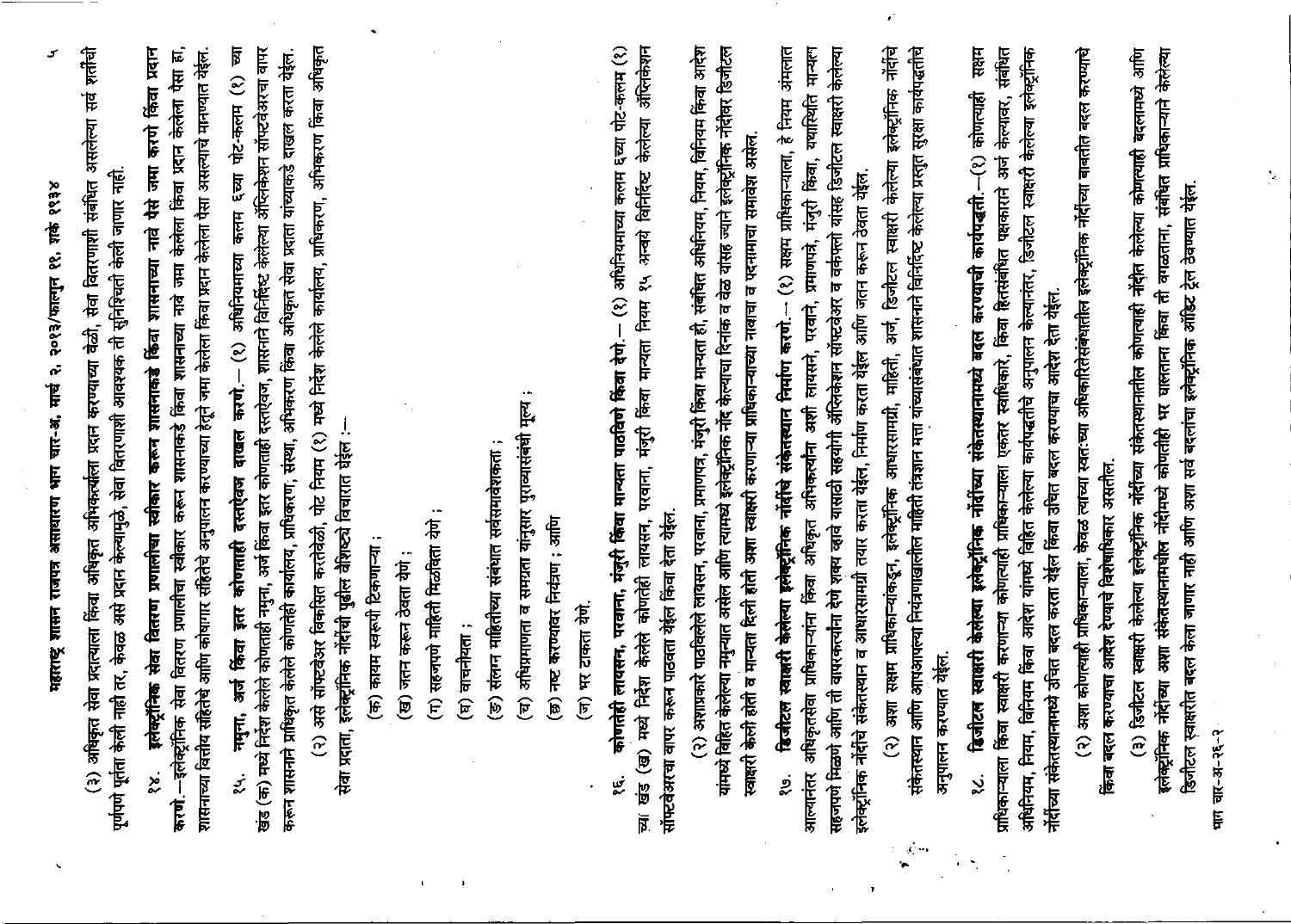महाराष्ट्र शासन राजपत्र असाधारण भाग चार-अ, मार्च २, २०१३/फाल्गुन ११, शके १९३४

मान्यता यांवर डिजोटल स्वाक्षरी करतील आणि हे सॉफ्टवेअर बसवण्यापूर्वी, त्याची सुरक्षितता, विश्वासाहंता, कामगिरी व सुसंगती याबाबत इलेक्ट्रॉनिक सेवा पुरविण्यासाठी सुरक्षित ॲप्लिकेशन सॉफ्टवेअरची निर्मिती.— (१) सक्षम प्राधिकाऱ्यांना, निर्माण केलेले योग्य असे ॲप्लिकेशन सॉफ्टवेअर मिळेल, त्या सॉफ्टवेअरचा वापर करून, स्वाक्षरी करणारे प्राधिकारी, लायसन, परवाना, प्रमाणपत्र, मंजुरी किंवा सुनिश्चिती करण्याच्या दृष्टीने, त्रयस्थ पक्षकार अभिकरणाकडून तपासणी केलेले तेच सॉफ्टवेअर मिळेल. ¢

(२) अशा प्रत्येक ॲप्लिकेशन सॉफ्टवेअरमध्ये, इतर गोष्टीबरोबर, प्रत्येक लायसन, परवाना, प्रमाणपत्र, मंजुरी किंवा मान्यता यांसाठी असाधारण ओळखचिन्ह (unique identification) नेमून देण्याची क्षमता असेल.

(३) प्रत्येक अधिकृत सेवा प्रदाता, संबंधित सक्षम प्राधिकाऱ्यांशी विचारविनिमय करून आपले स्वत:चे ॲलिकेशन सॉफ्टवेअर तयार करील को जे, अशा अधिकृत सेवा प्रदात्यांना, या नियमांनुसार इलेक्ट्रॉनिक सेवा वितरणासाठी उपयोगी पडेल.

(४) एकतर सक्षम प्राधिकाऱ्याने किंवा अधिकृत सेवा प्रदात्याने तयार केलेल्या अशा प्रत्येक ॲप्लिकेशन सॉफ्टवेअरमध्ये, इतर गोर्ष्टींबरोबर खालील वैशिष्ट्ये व क्षमता असतील :-- (क) डिजीटल स्वाक्षरी प्रमाणपत्राचा वापर करून ॲफ्लिकेशन प्रणालीतून माहिती मिळण्यासाठी (access) आवश्यक असल्याप्रमाणे अधिकृत अभिकत्यांचे सुरक्षित लॉगइन करणे. (ख) डिजीटल स्वाक्षरी केलेले लायसन, परवाना, प्रमाणपत्र, मंजुरी किंवा मान्यता यांचे मुद्रण करण्यासाठी व ते देण्यासाठी सक्षम प्राधिकाऱ्यांनी जतन केलेल्या डिजीटल स्वाक्षरी असलेल्या इलेक्ट्रॉनिक नोंदींच्या संकेतस्थानांवर अधिकृत अभिकर्त्यांचा सुरक्षित अँक्सेस असणे ग) नागरिकांना इलेक्ट्रॉनिक सेवा पुरवितेवेळी कोणत्याही अधिकृत अभिकत्यांने दिलेले प्रमाणक किंवा पोचपावती यांना असाधारण ओळखचिन्ह नेमून देणे (५) अधिकृत सेवा प्रदात्याने ॲप्लिकेशन सॉफ्टवेअर बसविण्यापूर्वी त्याची सुरक्षितता, विश्वसनीयता, कामगिरी व सुसंगती या दृष्टीने सुनिश्चिती करण्यासाठी, त्रयस्थ पक्षकार अभिकरणाने तपासणी केलेले असे अँप्लिकेशन सॉफ्टवेअर, संचालक, इलेक्ट्रॉनिक सेवा वितरण यांना मिळेल. अधिकृत सेवा प्रदात्याने किंवा अधिकृत अभिकल्याने ई-सेवा पुरविणे — (१) कोणतेही लायसन, परवाना, प्रमाणपत्र, मंजुरी किंवा मान्यता देण्याच्या संबंधात सेवा पुरविण्यासाठी आणि पैसे जमा करण्यासाठी किंवा भरण्यासाठी वापरकर्त्याने विनंती केल्यावर अधिकृत सेवा प्रदाता किंवा प्राधिकृत अभिकर्ता हा, कोणतेही लायसन, परवाना, प्रमाणपत्र किंवा मान्यता देण्याच्या किंवा कोणतीही रक्कम भरण्याच्या किंवा जमा करण्याच्या संबंधातील आधारसामग्रीच्या बाबतीत नियम १९ मध्ये विनिर्दिष्ट केलेल्या त्यांच्या संरक्षित ऑफ़्लिकेशनद्वारे डिजीटल स्वाक्षरी केलेल्या इलेक्ट्रॉनिक नोंदींच्या संबंधित विभागीय संकेतस्थानावर प्रवेश (access) देईल.  $\infty$ 

(२) प्राधिकृत सेवा प्रदात्याला किंवा अधिकृत अधिकत्याला, त्याच्या डिजेटिल स्वाक्षरी प्रमाणपत्राचा वापर करून केवळ असा प्रवेश देण्यासाठी परवानगी देण्यात येईल. (३) अधिकृत सेवा प्रदाता किंवा अधिकृत अभिकर्ता हा सेवा आकाराबरोबर विनिर्दिष्ट केलेली फी, कर, शुल्क किंवा देय रकमा यांचा स्वीकार करील, संबंधित लायसन, परवाना, प्रमाणपत्र, मंजुरी किंवा मान्यता किंवा कोणतेही प्रदान किंवा जमा रकमा यांच्या संबंधातील आधारसामग्रीच्या नोंदी डाऊनलोड करून, डिजीटल स्वाक्षरी केलेल्या इलेक्ट्रॉनिक नोंदीमधील लायसन, परवाना, प्रमाणपत्र, मंजूरी किंवा मान्यता किंवा प्रस्तुत आधारसामग्रीतील प्रदानाचे प्रमाणक किंवा पोचपावती यांचे मुहित घेईल आणि सुरक्षित अंप्लिकेशन सॉफ्टवेअर व सुरक्षित लेखनसामग्री यांचा वापर करून दस्तऐवजांचे मुद्रित घेईल. डिजीटल स्वाक्षरी केलेल्या दस्तऐवजांची पडताळणी – (१) सक्षम प्राधिकारी हे, कोणताही अधिकृत सेवा प्रदाता किंवा अधिकृत अभिकर्ता किंवा राज्य इलेक्ट्रॉनिक नॉदी संकेतस्थान यांच्याकडून पुरविण्यात आलेले कोणतेही लायसन, परवाना, प्रमाणपत्र, मंजुरी, मान्यता किंवा पोचपावती यांची ऑनलाईन पडताळणी करण्याची यंत्रणा (पोर्टल किंवा संकेतस्थळ) निर्माण करण्याची व्यवस्था करतील. نه

(२) या नियमांखाली देण्यात आलेला कोणताही दस्तऐक्का किंवा प्रमाणपत्र यांच्या सत्यतेची पडताळणी करण्याची इच्छा असलेल्या कोणत्याही व्यक्तीला किंवा प्राधिकाऱ्याला, पडताळणी करण्याची मागणी केलेल्या दस्तऐवजावर मुद्रित केलेल्या असाधारण ओळखचिन्हाचा वापर करून अशा पोर्टलवर किंवा संकेतस्थळावर प्रवेश करता येईल.

 $\boldsymbol{\omega}$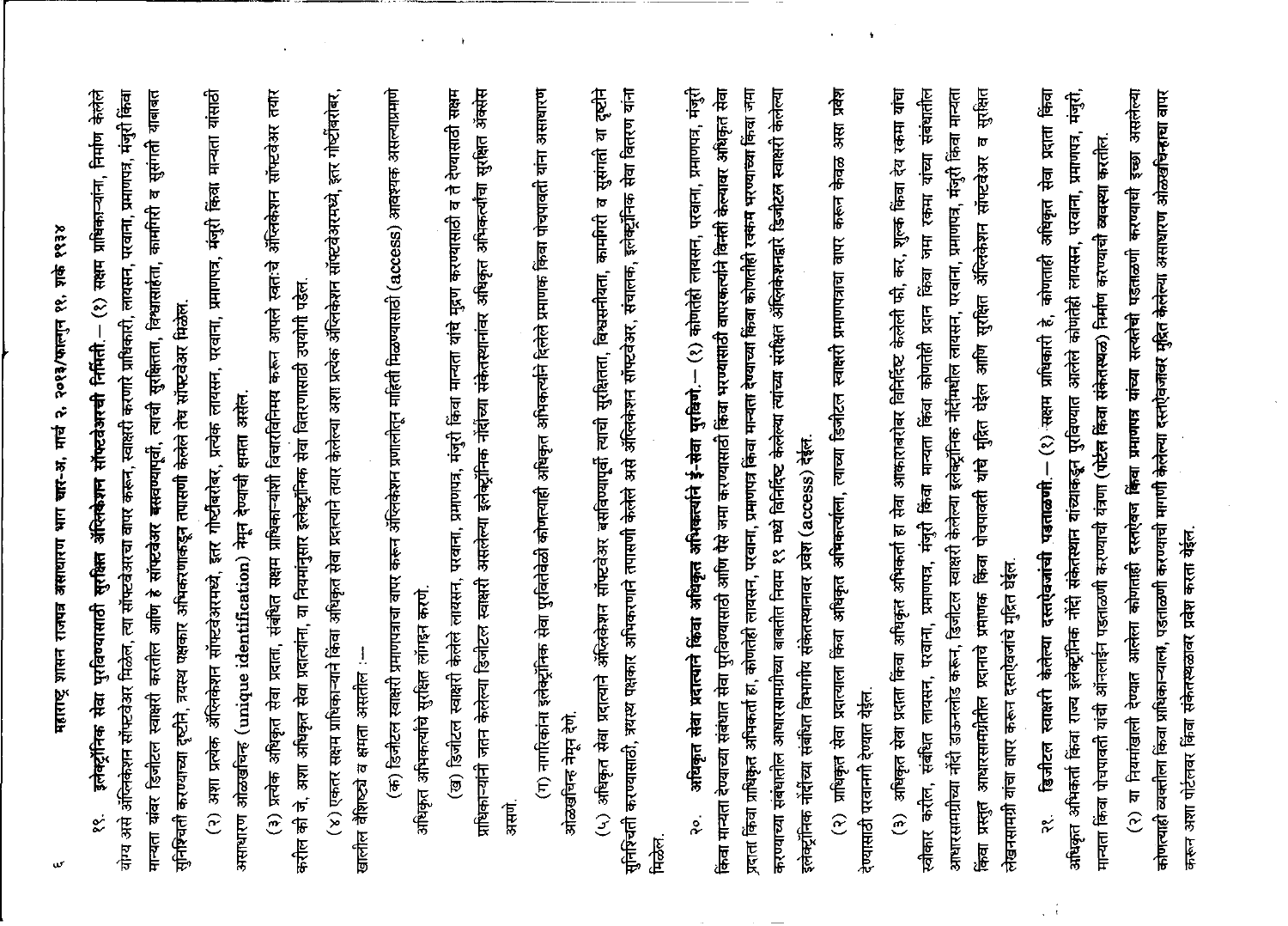महाराष्ट्र शासन राजपत्र असाधारण भाग बार-अ, मार्च २, २०१३/फाल्गुन ११, शके १९३४

 $\mathbf{r}$ 

୭

इलेक्ट्रॉनिक सेवा वितरण हा, माहिती सुरक्षा लेखापरीक्षा संघटना म्हणून नामिका प्रविष्ट झालेल्या अभिकरणांकडून, राज्यातील प्राधिकृत सेवा प्रदाते संचालक, व त्यांचे अधिकृत अभिकर्ते यांच्या अभिलेखांची व लेख्यांची आवश्यकता वाटेल अशा कालांतराने, लेखापरीक्षा करण्याची व्यवस्था करील. अधिकृत सेवा प्रदाता व अधिकृत अभिकर्ते यांच्या माहिती प्रणालीची व लेख्यांची लेखापरीक्षा --- (१) ု့

(२) पोट नियम (१) मध्ये निर्देश केलेल्या लेखापरीक्षेमध्ये, माहितीची सुरक्षितता, विश्वसनीयता व गोपनीयता, इलेक्ट्रॉनिक सेवांचे वितरण करण्यामध्ये वापरलेले कोणतेही अँप्लिकेशन सॉफ्टवेअर कार्यरत असणे व त्याची कामगिरी आणि अधिकृत सेवा प्रदाते व अधिकृत अभिकर्त साने ठेवलेल्या लेख्यांची अचूकता अशासारख्या पैलूंचा समावेश असेल.

लेखाररीक्षा अभिकरणांनी दिलेल्या निदेशांचे पालन करणे व लेखाररीक्षा अभिकरणांनी निदर्शनास आणून दिलेल्या उणिवा व त्रुटीमध्ये सुधारणा करणे (३) संचालक, इलेक्ट्रॅनिक सेवा वितरण यांनी नियुक्त केलेल्या लेखापरीक्षा अभिकरणांना अशी माहिती पुरविणे व सहाय्य करणे, हे अधिकृत सेवा प्रदाता व त्यांचे अधिकृत अभिकर्ते यांच्यावर बंधनकारक असेल. इलेक्ट्रॉनिक सेवा वितरणासाठी विक्रेष लेखनसमग्रीचा वापर करणे.--- (१) सेवा पुरविण्यासाठी अधिकृत सेवा प्रदाते व नमूने, अर्ज, लायसन, परवाने, प्रमाणपत्रे, प्रदान केल्याच्या पोचपावत्या आणि इलेक्ट्रॉनिक सेवा पुरविण्याचा एक भाग असणारे असे इतर दस्तऐवज त्यांचे प्रतिनिधी यांनी वापरलेली विशेष लेखनसामग्री संचालक, इलेक्ट्रॉनिक सेवा पुरवठा यांच्याकडून निर्धारित करण्यात येईल आणि तिच्यामध्ये यांच्यासाठीची सुरक्षा वैशिष्ट्ये असतील. က္ပံ

(२) प्रमाणपत्रे, लायसन व परवाने यांमध्ये, संचालक, इलेक्ट्रॉनिक सेवा वितरण यांच्याकडून निर्धारित करण्यात येईल असे घोषणापत्र ्<br>सम्

महाराष्ट्राचे राज्यपाल यांच्या आदेशानुसार व नावाने,

राजेश अग्रवाल, शासनाचे सचिव.

पाग चार−अ−२६-३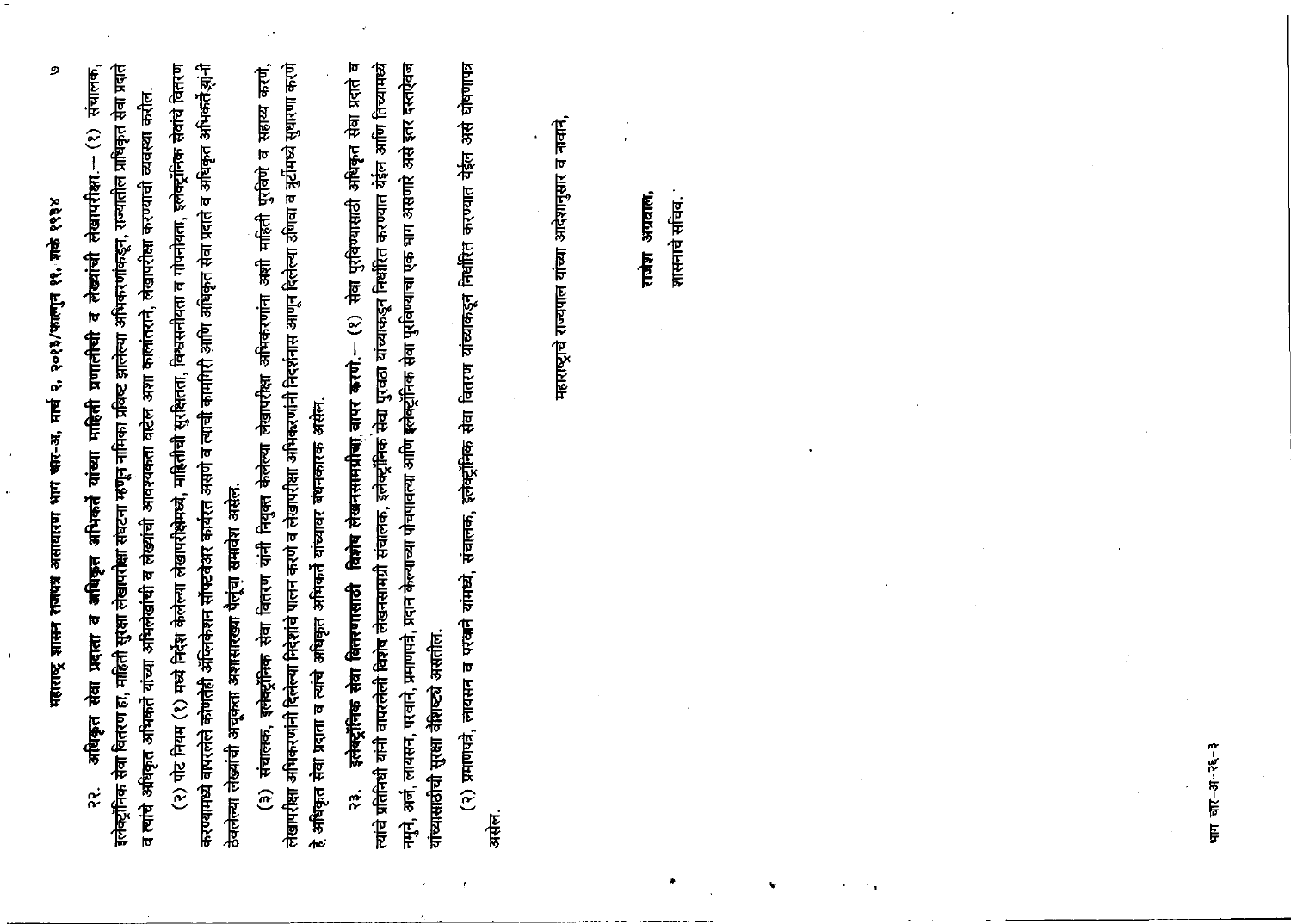#### **GENERAL ADMINISTRATION DEPARTMENT**

Directorate of Information Technology, Madam Cama Road, Hutatma Rajguru Chowk, Mantralaya, Mumbai 400 032, dated 1st March 2013

#### *NOTIFICATION*

INFORMATION TECHNOLOGY ACT, 2000.

No. DIT-2011/CR-175/39. - In exercise of the powers conferred by section 90 read with sections 6 and 6A of the Information Technology Act, 2000 (21 of 2000), the Government of Maharashtra hereby makes the following rules, namely  $:$ -

1. *Short title.-* These rules may be called the Maharashtra Information Technology (Electronic Service Delivery) Rules, 2013.

[They shall come into force on the date of their publication in the *Official Gazette.]* 

2. *Definitions.*  $\dot{-(1)}$  In these rules, unless the context otherwise requires,  $\dot{-}$ 

(a) "Act" means the Information Technology Act, 2000;

*(b)* "authorised agent" means an agent of the Authorised Service Provider and includes an operator of an electronically enabled kiosk or front office who is permitted to deliver public services to the users with the help of a computer resource or any communication device, by following the procedure specified under these rules;

 $(c)$  "Authorised Service Provider" means an agency including a body corporate or an Agency of the Government, authorised by the Director of Electronic Service Delivery, to establish and manage a system of delivering services electronically, in accordance with these rules;

(d) "body corporate" means any company and includes a firm, sole proprietorship or other association of individuals engaged in commercial or professional activities;

(e) "certificate" means a certificate required to be issued by an authority empowered under the respective Act, rule, regulation or order of the Government to issue a certificate to confirm the status, right or responsibility of a person, either natural or artificial, in accordance with any such Act, rule, regulation or order of the Government and includes a certificate in electronic form printed and delivered by an Authorised Service Provider with electronic signature on such stationery as may be determined by the Director of Electronic Service Delivery;

 $(f)$  "Competent Authority" means the Secretaries to the Government, the Head of every Department of the State Government and the Heads of Government Organisations and Government Bodies, as notified by the State Government from time to time;

(g) "Director of Electronic Service Delivery" means the official of the Government notified as the Director of Electronic Service Delivery;

 $(h)$  "e-service" means a service as may be specified by notification by the Government and delivered electronically to the users;

 $(i)$  "electronic service delivery" means the delivery of public services in the form of receipt of forms and applications, delivery of any license, permit, certificate, sanction or approval and the receipt or payment of money by electronic means or any other such public service rendered by following the procedure specified under these rules;

(j) "Government" means the Government of Maharashtra;

*(k)* "notification" means a notification published in the *Official Gazette;* 

(l) *"official gazette"* means the Maharashtra Government Gazette;

 $(m)$  "public service" means any service provided by the Government either through its Competent Authorities or any of its agencies either directly or through any authorized service provider, which shall include, *inter alia,* the receipt of forms and applications, delivery of any license, permit, certificate, sanction or approval and the receipt or payment of money;

 $\overline{c}$ 

'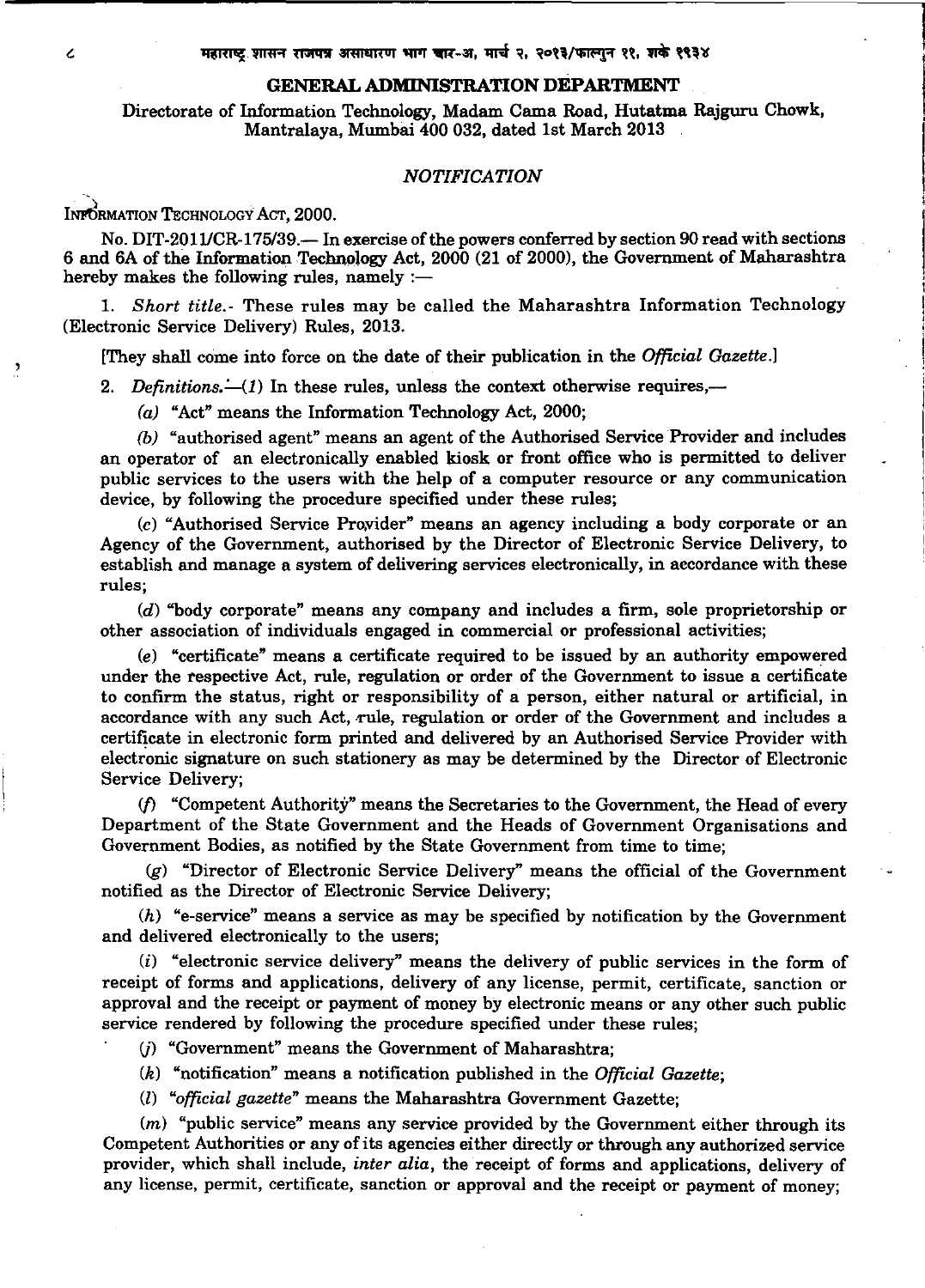$(n)$  "service charge" means the amount as may be specified by the Government to be payable to the Authorised Service Provider for electronic delivery of services rendered but does not include any duly authorised taxes, charges, dues or any other moneys due in respect of a service payable by any person to the Competent Authority concerned that are otherwise payable under the respective Act, rule, regulation or order of the Government when making an application to the concerned Competent Authority;

(o) "signing authority" means an authority empowered under the respective Act, rules, regulations or order of the Government to issue any license, permit, certificate, sanction or approval;

(p) "specified" means specified by notification in the *Official Gazette* by the Government;

(q) "State Electronic Records Repository" means an electronic repository of all electronically signed records, maintained by Competent Authorities, for the purpose of accessing such records and delivering them to the citizens.

 $(2)$  Words and expressions used and not defined in these rules but defined in the Act shall have the same meanings assigned to them in the Act.

3. *System of Electronic Service Delivery.*—(1) For the purpose of efficient delivery, the Government may authorise an Authorised Service Provider to deliver public services through electronically enabled kiosks or any other mechanism for electronic service delivery.

*Explanation.-* It is hereby clarified that the present rules provide for the administration of e-service delivery through Authorised Service Providers and authorised agents whereas other mechanisms of e-service delivery such as State Online Portal, Government Departmental outlets and online services provided to the users directly on the Web shall be administered in the normal manner by the Government Departments and agencies.

(2) The form of application and the format of certificate issued under these rules in relation to any e-service shall be such as may be specified\_ by the Government.

4. *Duty of the Competent Authority to notify the list of public services to be delivered through electronic mode.* - (1) Every Competent Authority shall notify within a period of one hundred and eighty days from the coming into force of these rules,-

(a) the public services of the Department, agency or body which can be delivered through electronic mode;

(b) the date by which each such service shall be made available through electronic mode; ,

(c) lay down norms for efficiency, quality and accuracy in the form of service levels; and

(d) the designated officers for delivery of each such service through electronic mode.

(2) The Competent Authority shall, review and update these publications every year or as frequently as required.

5. *Notification of signing authorities.*-(1) The Competent Authorities shall notify the list of signing authorities in respect of different public services and local limits of their respective jurisdictions in the State duly specifying the nature of such service, the names of the signing authorities, the duration of the authority and the extent of jurisdiction of each such authority.

(2) The Competent Authorities shall inform the Director of Electronic Service Delivery immediately with respect to retirements, transfers, suspensions or termination from services of employees holding positions of signing authorities.

(3) The signing authorities shall also inform their Competent Authorities immediately with respect to their retirements, transfers, suspensions and terminations and the Competent Authorities shall get the changes mentioned in sub-rule (2) implemented in their respective application software.

6. *Functions and Powers of Director of Electronic Service Delivery.-* The Director of Electronic Service Delivery shall discharge the following functions and powers, namely :-

(a) to authorise, suspend or terminate the services of the Authorised Service Providers;

भाग चार-अ-२६-३ अ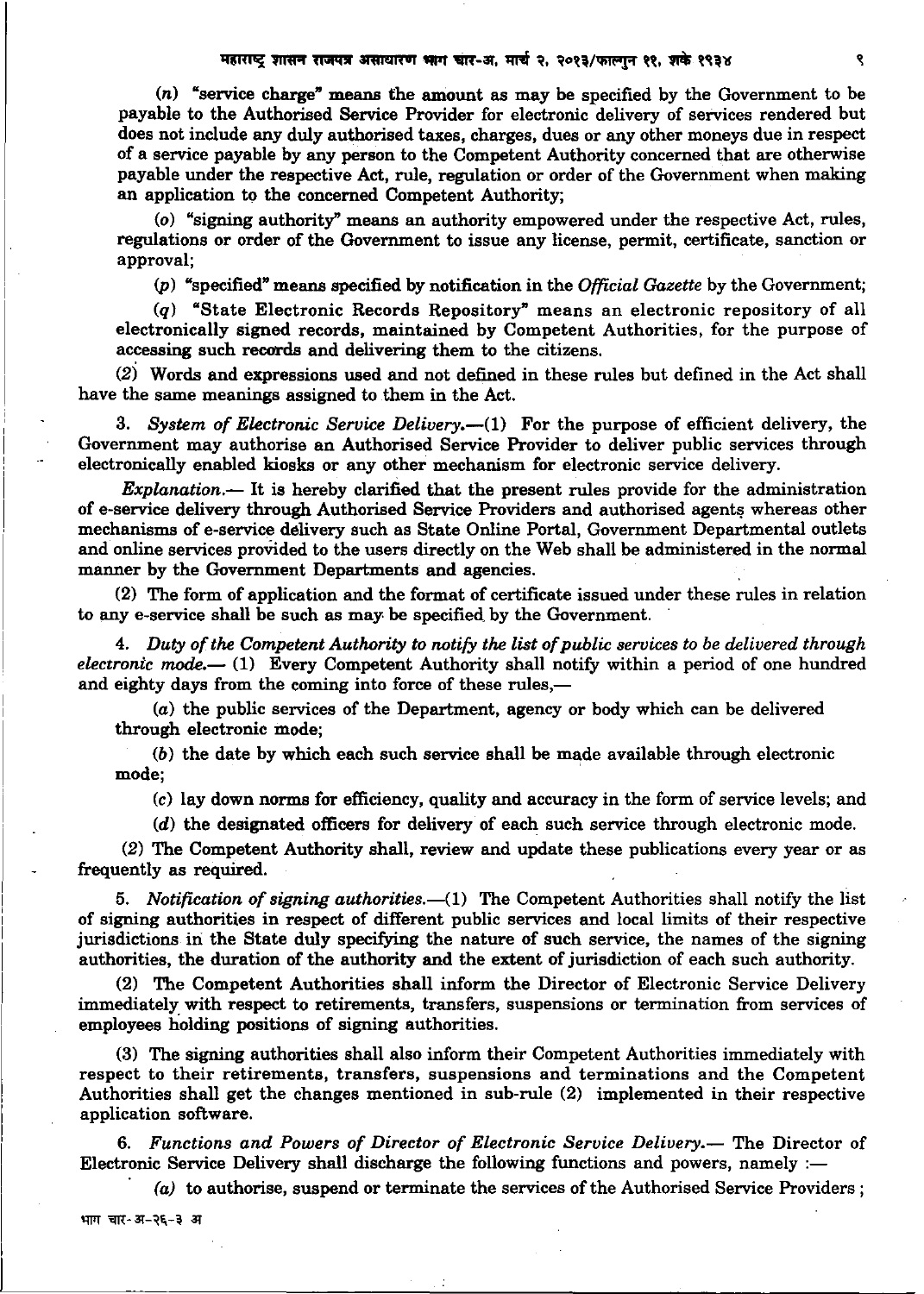*(b)* to determine norms relating to the selection of authorised agents by the Authorised Service Providers;

(c) to determine functions, responsibilities and liabilities of Authorised Service Providers and authorised agents;

(d) to determine norms on the service levels to be complied with by the Authorised Service Providers and authorised agents;

*(e)* to determine service charges to be charged by the Authorised Service Providers and authorised agents for providing e-services;

 $(f)$  to determine terms and conditions relating to the authorisation, suspension or termination of the services of the Authorised Service Providers and authorised agents; and

*(g)* to make alternative arrangements for delivery of e-services, in case of such suspension or termination of services of Authorised Service Providers and authorised agents.

7. *Authorised Service Providers for Electronic Service Delivery.-* The Authorised Service Provider shall provide the notified public services electronically to the users in conformity with these rules, by establishing appropriate delivery infrastructure and a network of authorised agents, as determined by the Director of Electronic Service Delivery.

8 *Appointment of authorised agents by the Authorised Service Provider.* -- (1) The Authorised Service Provider may appoint such number of Authorised Agents, as may be required to deliver the services electronically to fulfil the norms of efficiency, quality and accuracy laid down by the Competent Authority.

(2) The Authorised Service Provider shall ensure that he as well as all the authorised agents obtain Digital Signature Certificates before they commence operations for delivery of public service electronically.

(3) The Authorised Service Provider may also impart appropriate training to the authorised agent to impart them the skills required to deliver the electronic services efficiently and in an error-free manner.

9 *Commencement of operations by Authorised Service Provider.*— The Authorised Service Provider shall commence its commercial operation for Electronic Service Delivery only after -

(a) he has confirmed in writing or through e-mail duly signed by digital signature to the Director of Electronic Service Delivery with respect to the adoption of procedures and standards specified under these rules; and

*(b)* he has installed facilities and infrastructure needed for efficient delivery of electronic services and in an error-free manner in terms of norms laid down by the Director of Electronic Service Delivery and confirm the same in writing or through e-mail duly signed by digitai signature to the Director of Electronic Service Delivery.

10 *Authorised Service Provider to collect service charge.*-(1) The application for an e-service submitted by a user to an Authorised Service Provider or an authorised agent shall be accompanied by such service charge as may be determined by the Director of Electronic Service Delivery which is payable in cash to the Authorised Service Provider, at the time of making the application.

(2) The Director of Electronic Service Delivery may determine service charges by notification for e-services.

 $(3)$  The service charges may be different for different e-services such as,—

- $(a)$  the status enquiry;
- *(b)* print-outs related to e-services;
- (c) the scanning of documents related to e- services;
- (d) the acknowledgement receipt; and
- (e) any other e-service.  $\blacksquare$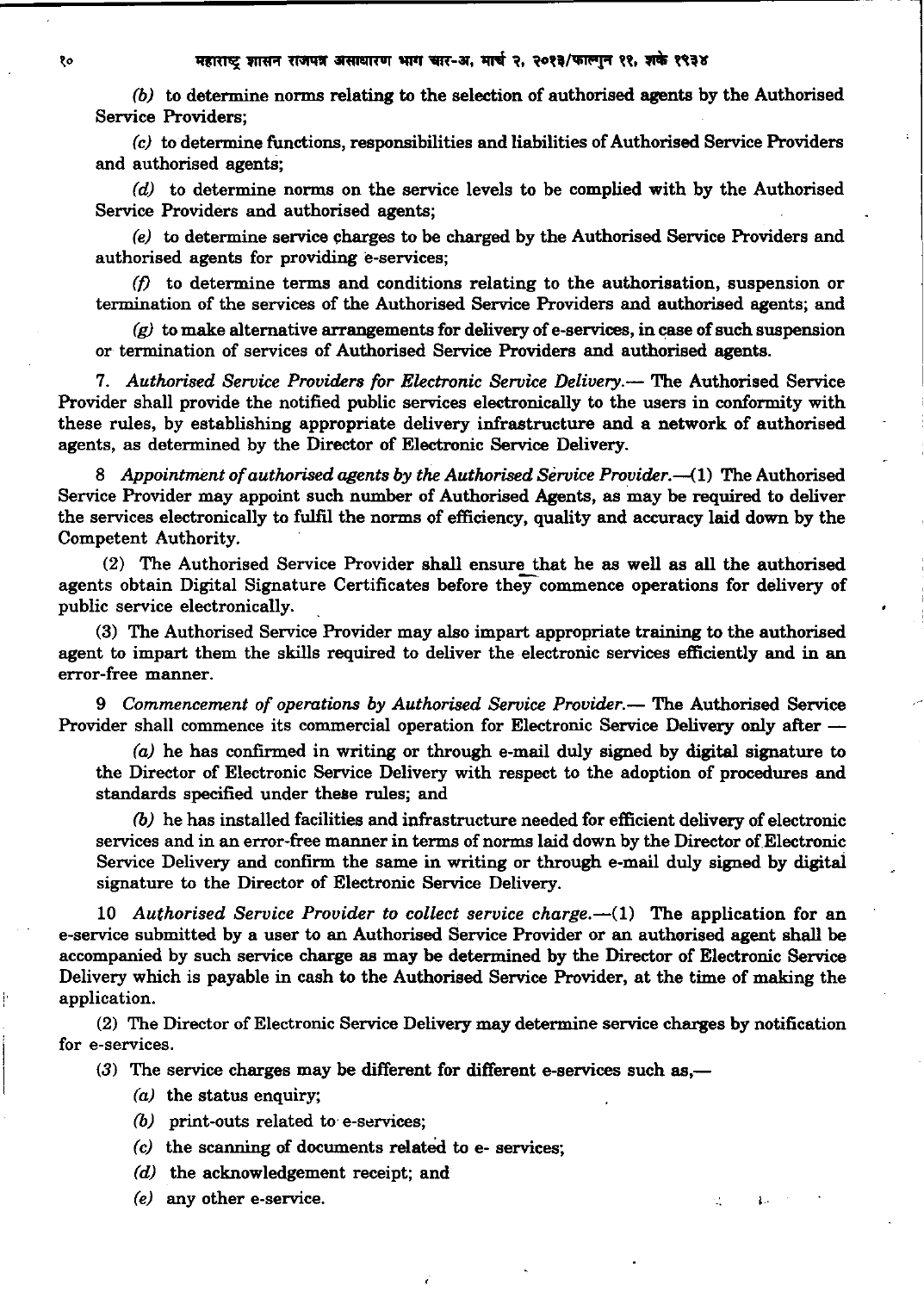(4) The service charge shall not include any duly authorised taxes, charges, dues or any other moneys due in respect of a service payable by any person to the Competent Authority concerned that are otherwise payable under the respective Act, rule, regulation or order of the Government when making an application to the concerned Competent Authority.

11. *Fee to be collected* by service provider. $-$  (1) Any fee or duly authorised taxes; charges, dues or any other moneys due in respect of a service payable by any person to the Competent Authority concerned that are otherwise payable under the respective Act, rule, regulation or order of the Government when making an application to the concerned Competent Authority, shall also be collected by the Authorised Service Provider or the authorised agent, as the case may be, except for those payments that are ordinarily required to be made in the form of court fee stamps or treasury challans.

(2) The fee collected by the Authorised Service Provider or the authorised agent shall be remitted with the Government treasury as may be determined by the Director of Electronic Service Delivery, by the Authorised Service Provider or the authorised agent as the case may be, in its entirety.

12. *Remittance of service charges and fee by the service provider.* $-(1)$  Out of the service charges collected by the Authorised Service Provider or the authorised agent for an a-service, a percentage of the service charge as may be determined from time to time by the Director of Electronic Service Delivery may be apportioned to the Government.

 $(2)$  The share of the Government out of the service charge so collected shall be remitted by the Authorised Service Provider or the authorised agent to Government treasury as may be determined by the Director of Electronic Service Delivery.

13. *Presumption with regard to service charge paid to service provider and other conditions of obtaining e-services.*- (1) Where any person pays a service charge to an Authorised Service Provider or an authorised agent in respect of any notified e-service, the print-out or the electronic prompt acknowledging the payment in the relevant form and manner as may be determined by the Director of Electronic Service Delivery and provided to such person by the Authorised Service Provider or authorised agent shall normally be taken as proof of such payment and it shall be presumed that in normal circumstances the dues or claims, for which the acknowledgement is purportedly issued, have been satisfied to that extent.

(2) The payment of service charges to the Authorised Service Provider or the authorised agent shall by no means create any right or title, temporary or permanent, in nature in favour of a person concerned regarding obtaining the notified e-services.

(3) Mere payment does not necessarily ensure the delivery of services, if all conditions associated with delivery of the service are not met fully at the time of making payment to the Authorised Service Provider or the authorised agent.

14. *Receipt or payment of money by or in favour of Government adopting the system. of Electronic Service Delivery.-* The receipt or payment of money by or in favour of Government adopting the system of Electronic Service Delivery shall be deemed to be a receipt or payment effected in compliance with the Financial Code and Treasury Code of the Government.

15. *Filing of form, application or any other document.*--(1) Any form, application or any other document referred to in clause  $(a)$  of sub-section  $(1)$  of section 6 of the Act may be filed with any office, authority, body, agency or Authorised Service Provider authorised by the Government using the application software specified by it.

(2) The office, authority, agency or Authorised Service Provider referred *to* in sub-rule (1) shall, while developing such software, take into account the following features of the electronic record, namely  $:$ 

(a) life time;

..

- *(b)* preservability;
- *(* c) accessibility;
- *( d)* readability;
- (e) comprehensibility in respect of linked information;
- *(f)* evidentiary value in terms of authenticity and integrity;
- *(g)* controlled destructibility; and
- (h) augmentability.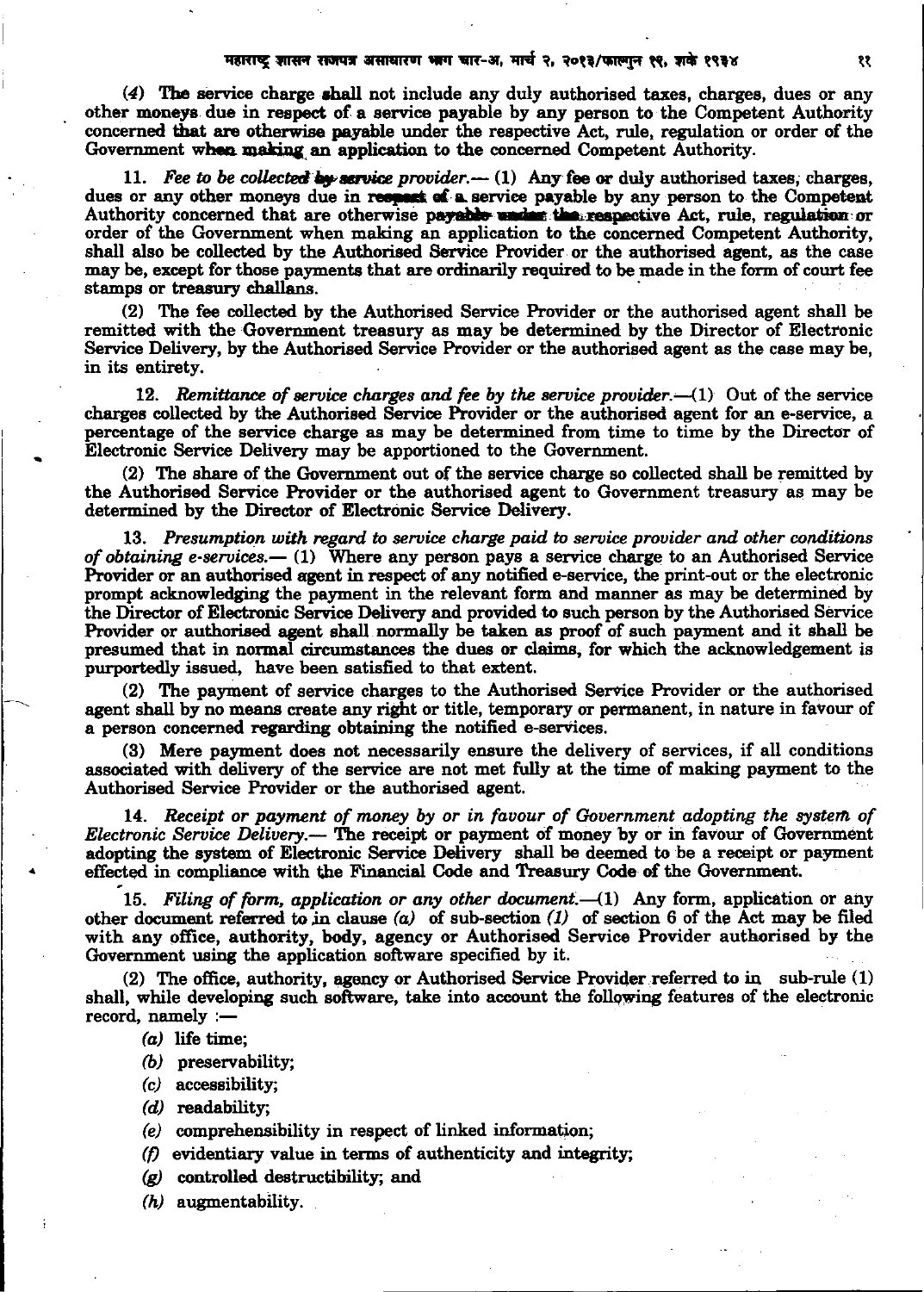16. *Issue or grant of any license, permit, sanction or approval.*— (1) Any license, permit, sanction or approval referred to in clause *(b)* of sub-section (J) of section 6 of the Act may be issued or granted by using the application software specified under rule 15.

(2) The license, permit, certificate, sanction or approval so issued shall be in the form prescribed in the respective Act, rule, regulation or order and shall contain the name and designation of the signing authority who had digitally signed and approved the electronic record alongwith the date and time of creation of such record.

17. *Creation of repository of digitally signed electronic records.-(1)* The Competent Authorities may, as soon as, after the coming into effect of these rules create, establish and maintain a repository and database of digitally signed electronic records together with the associated application software and workflow to enable Authorised Service Providers or the authorised agents to access such licenses, permits, certificates, sanctions or approvals, as the case may be, and deliver them to the user.

(2) The relevant security procedures, as specified by the Government, shall be followed by such Competent Authorities, in respect of the electronic data, information, applications, repository of digitally signed electronic records and information technology assets under their respective control. •

18. Procedure for making changes in a repository of digitally signed electronic records.— (1) Any Competent Authority or any signing authority, either *suo motu,* or on an application by an interested party, may make or order to make an appropriate change in a repository of digitally signed electronic records, after following the procedure prescribed in the respective Act, rule, regulation or order.

(2) Any such authority shall have privileges for making or ordering changes only in respect of the electronic records. pertaining to its own jurisdiction.

(3) Any change effected to any record in a repository of digitally signed electronic records, and any addition or deletion of a record from such repository of electronic records shall invariably be digitally signed by the respective authority and an electronic audit trail of all such changes shall be maintained.

19. *Creation of secure application software for Electronic Service Delivery.*-(1) The Compet ant Authorities shall get appropriate application software created, using which, the Signing Authorities, shall digitally sign the license, permit, certificate, sanction or approvals, and get the same audited by a third party agency, so as to ensure its security, reliability, performance and consistency, before it is deployed.

(2) Every such application software shall, *inter alia,* possess the capability to assign a unique identification to each license, permit, certificate, sanction or approval.

(3) Every Authorised Service Provider shall create its own application software in consultation with the respective Competent Authorities, which shall enable such Authorised Service Providers to deliver electronic services in accordance with these rules.

•

(4) Every such application software created either by the Competent Authority or the Authorised Service Provider shall, *inter alia*, possess the following features and capabilities, namely :-

(a) secure Login of Authorised Agents, as are required to access the application system, through use of Digital Signature Certificates;

*(b)* secure access of Authorised Agents, to the repositories of digitally signed electronic records maintained by the Competent Authorities, for printing and delivery of the digitally signed license, permit, certificate, sanction or approvals; and

(c) assign a unique identification to the voucher or receipt issued by any authorised agent while providing electronic services to the citizens.

(5) The Director of Electronic Service Delivery shall get such application software audited by a third party agency, as to ensure its security, reliability, performance and consistency, before it is deployed by the Authorised Service Provider and also as and when changes are made in the application software.